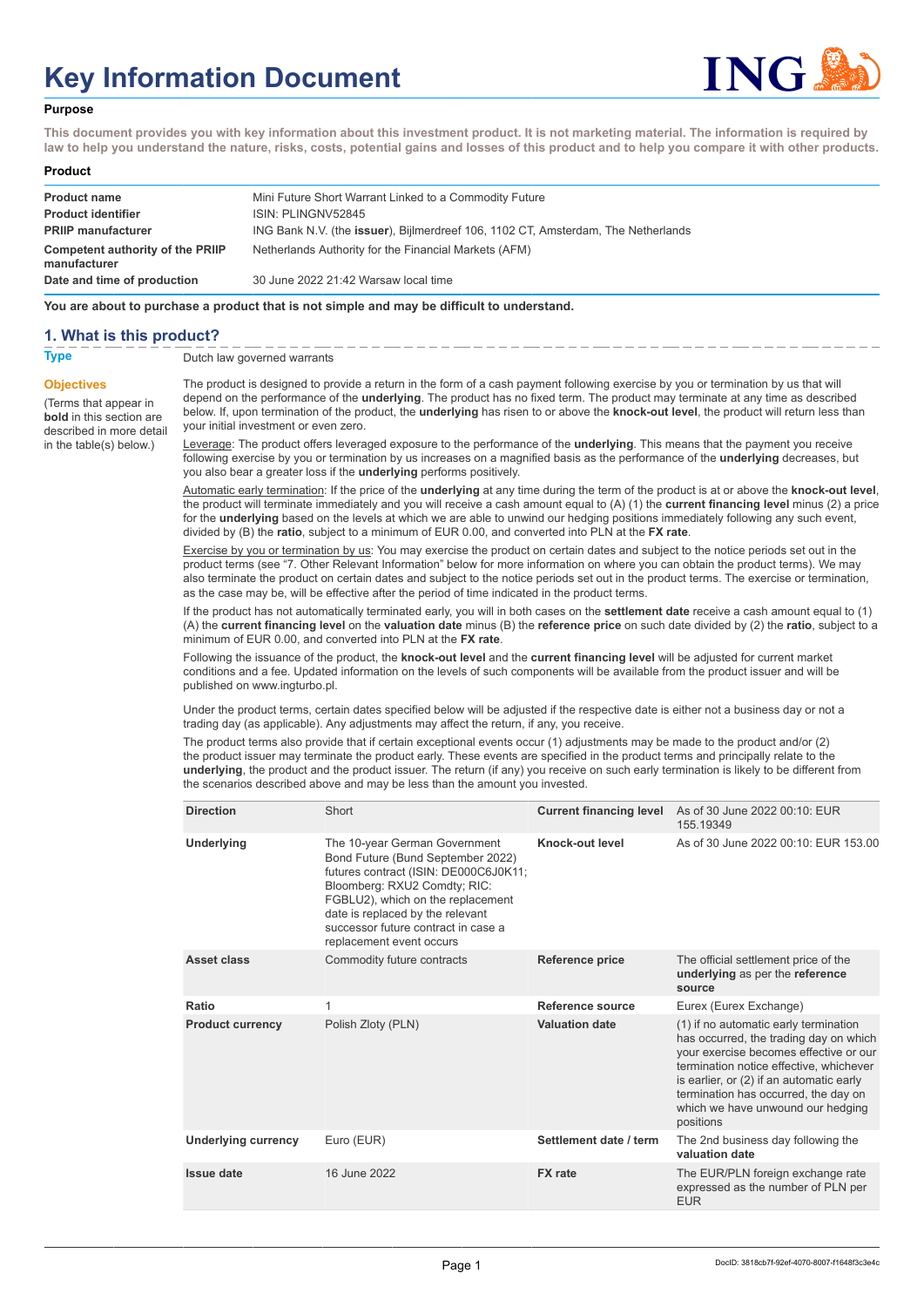The product is intended to be offered to retail investors who fulfil all of the criteria below:

- 1. they have advanced knowledge and a comprehensive understanding of the product, its market and its specific risks and rewards, with relevant financial industry experience including either frequent trading or large holdings in products of a similar nature, risk and complexity, either independently or through professional advice;
- 2. they seek hedging and/or leveraged performance, expect the movement in the underlying to perform in a way that generates a favourable return, have an investment horizon of the recommended holding period specified below and understand that the product may terminate early;
- 3. they accept the risk that the issuer could fail to pay or perform its obligations under the product and they are able to bear a total loss of their investment; and
- 4. they are willing to accept a level of risk to achieve potential returns that is consistent with the summary risk indicator shown below.

The product is not intended to be offered to retail clients who do not fulfil these criteria.

## **2. What are the risks and what could I get in return?**

**Risk indicator**

**Performance scenarios**



The summary risk indicator is a guide to the level of risk of this product compared to other products. It shows how likely it is that the product will lose money because of movements in the markets or because we are not able to pay you.

We have classified this product as 7 out of 7, which is the highest risk class. This rates the potential losses from future performance at a very high level, and poor market conditions are very unlikely to impact our capacity to pay you.

**Be aware of currency risk:** If the currency of your account is different to the currency of this product, you will be exposed to the risk of suffering a loss as a result of the conversion of the currency of the product into the account currency. This risk is not considered in the indicator shown above. Because the product currency is different from the underlying currency, you will be exposed to the risk of suffering a loss if the underlying currency declines in value relative to the product currency.

**Be aware of currency risk:** If (i) the Underlying is traded in a different currency than PLN the unwind amount will be converted to PLN at the prevailing exchange rate which may result in a loss; or (ii) the currency of your account is different from the Currency of the product, you may be exposed to the risk of suffering a loss as a result of the conversion of the Currency of the product into the account currency. Risk (ii) above is not considered in the indicator shown above.

This product does not include any protection from future market performance so you could lose some or all of your investment.

If we are not able to pay you what is owed, you could lose your entire investment.

For detailed information about all risks relating to the product please refer to the risk sections of the prospectus and any supplements thereto as specified in the section "7. Other relevant information" below.

#### **Market developments in the future cannot be accurately predicted. The scenarios shown are only an indication of some of the possible outcomes based on recent returns. Actual returns could be lower.**

| <b>Scenarios</b>           |                                                                           | 1 day                        |
|----------------------------|---------------------------------------------------------------------------|------------------------------|
|                            |                                                                           | (Recommended holding period) |
| <b>Stress scenario</b>     | What you might get back after costs<br>Percentage return (not annualised) | PLN 23.211.01<br>$-53.58\%$  |
| Unfavourable scenario      | What you might get back after costs<br>Percentage return (not annualised) | PLN 42.430.76<br>$-15.14%$   |
| <b>Moderate scenario</b>   | What you might get back after costs<br>Percentage return (not annualised) | PLN 45.190.19<br>$-9.62\%$   |
| <b>Favourable scenario</b> | What you might get back after costs<br>Percentage return (not annualised) | PLN 48.524.04<br>$-2.95%$    |

The average returns shown in the above table are not annualised, which means they may not be comparable to the average returns shown in other key information documents.

This table shows the money you could get back over the next day under different scenarios, assuming that you invest PLN 50,000.

The scenarios shown illustrate how your investment could perform. The recommended holding period for this product is less than one year. The figures are therefore not calculated on a per year basis, but for the recommended holding period. Figures in this section and "4. What are the costs?" are therefore not comparable with figures given for products with a recommended holding period of at least one year. The scenarios presented are an estimate of future performance based on evidence from the past on how the value of this investment varies, and are not an exact indicator. What you get will vary depending on how the market performs and how long you keep the product. The stress scenario shows what you might get back in extreme market circumstances, and it does not take into account the situation where we are not able to pay you.

This product cannot be easily cashed in. This means it is difficult to estimate how much you would get back if you cash in before the recommended holding period. You will either be unable to cash in early or you will have to pay high costs or make a large loss if you do so.

The figures shown include all the costs of the product itself, but may not include all the costs that you pay to your advisor or distributor. The figures do not take into account your personal tax situation, which may also affect how much you get back. Buying this product holds that you think the price of the underlying will decrease.